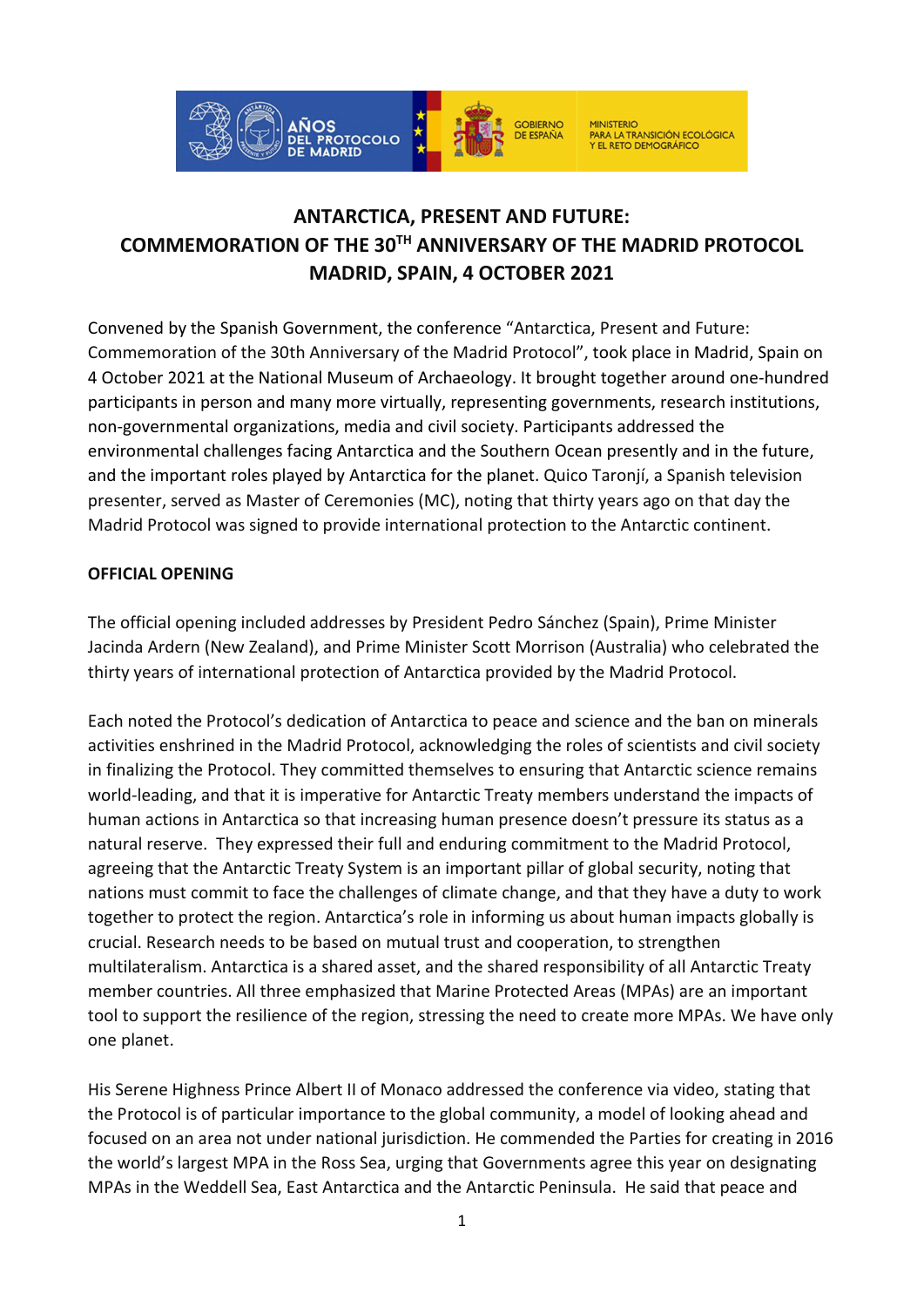science help reconcile human beings, and that we need to ensure political affirmation of science in the face of demagogues. In conclusion he stressed the need to anticipate the Protocol's review in 2048 and urged that we should start thinking about that now.

Dr. Sylvia Earle (Mission Blue) delivered the keynote speech via video link. She expressed thanks to those who negotiated the Protocol in 1991, as well as those who have helped implement it. Stressing that Earth operates as a tight bio-geo-chemical system, she noted that as far as we know, there is nothing like the blue planet. The "blue carbon" in Antarctica helps protect the planet, with whales estimated to have a value of \$1 trillion in capturing carbon dioxide. Dead whales and harvested krill have a small value in comparison. The nutrients from Antarctic species are transmitted around the world. She asked why we think of sea creatures as something to be used, suggesting that we need to think differently about life everywhere. Regarding legally subsidized fishing operations, she stressed that we have choices, and that more must be done to protect the rest of the Antarctic Ocean, which is recovering from two-hundred years of human impacts. If we want to reach the goal of at least 30% of land and sea being protected as proposed before the 15<sup>th</sup> Conference of the Parties to the Convention on Biological Diversity (CBD), more MPAs around Antarctica must be designated. Our lives depend on protecting the natural systems that make Life possible. The Precautionary Principle, a key element of the Protocol, should be applied.

#### A Brief History of the Madrid Protocol

The first global framework to regulate human activities in Antarctica started with the adoption of the **Antarctic Treaty**, signed in Washington DC, USA on 1<sup>st</sup> December 1959, with the main purpose of ensuring "in the interest of all mankind that Antarctica shall continue forever to be used exclusively for peaceful purposes and shall not become the scene or object of international discord". It also provides for: freedom of scientific research in Antarctica and cooperation to that end; the exchange of and free access to scientific observations and results from Antarctica; the prohibition of military activities; and an inspection regime. The Antarctic Treaty entered into force in 1961 and to date the total number of Parties to the Treaty is fifty-four.

"Preservation and conservation of living resources in Antarctica" is one of the Treaty obligations. Accordingly the Convention for the Conservation of Antarctic Marine Living Resources (CCAMLR) was adopted in May 1980, in response to concerns over increasing unregulated catches of krill and other species in the Southern Ocean.

The Wellington Convention on the Regulation of Antarctic Mineral Activities (CRAMRA) was also signed in Wellington in June 1988, but between May and August 1989, the then Australian Prime Minister Robert Hawke and the then Prime Minister of France Michel Rocard announced jointly their countries' opposition to mining in Antarctica which they considered incompatible with the obligation to protect the Antarctic environment, and rejected the Wellington Convention which never entered into force because the Antarctic Treaty requires consensus. Instead, the two Prime Ministers called for a comprehensive regime of environmental protection.

The Madrid Protocol on Environmental Protection to the Antarctic Treaty was negotiated as a result during four sessions of the 11<sup>th</sup> Antarctic Treaty Special Consultative Meeting, and adopted on 4 October 1991 in Madrid, under the Presidency of the Government of Spain. It entered into force in 1998. The Protocol designates Antarctica as a "natural reserve devoted to peace and science", and sets forth basic environmental principles applicable to human activities in Antarctica,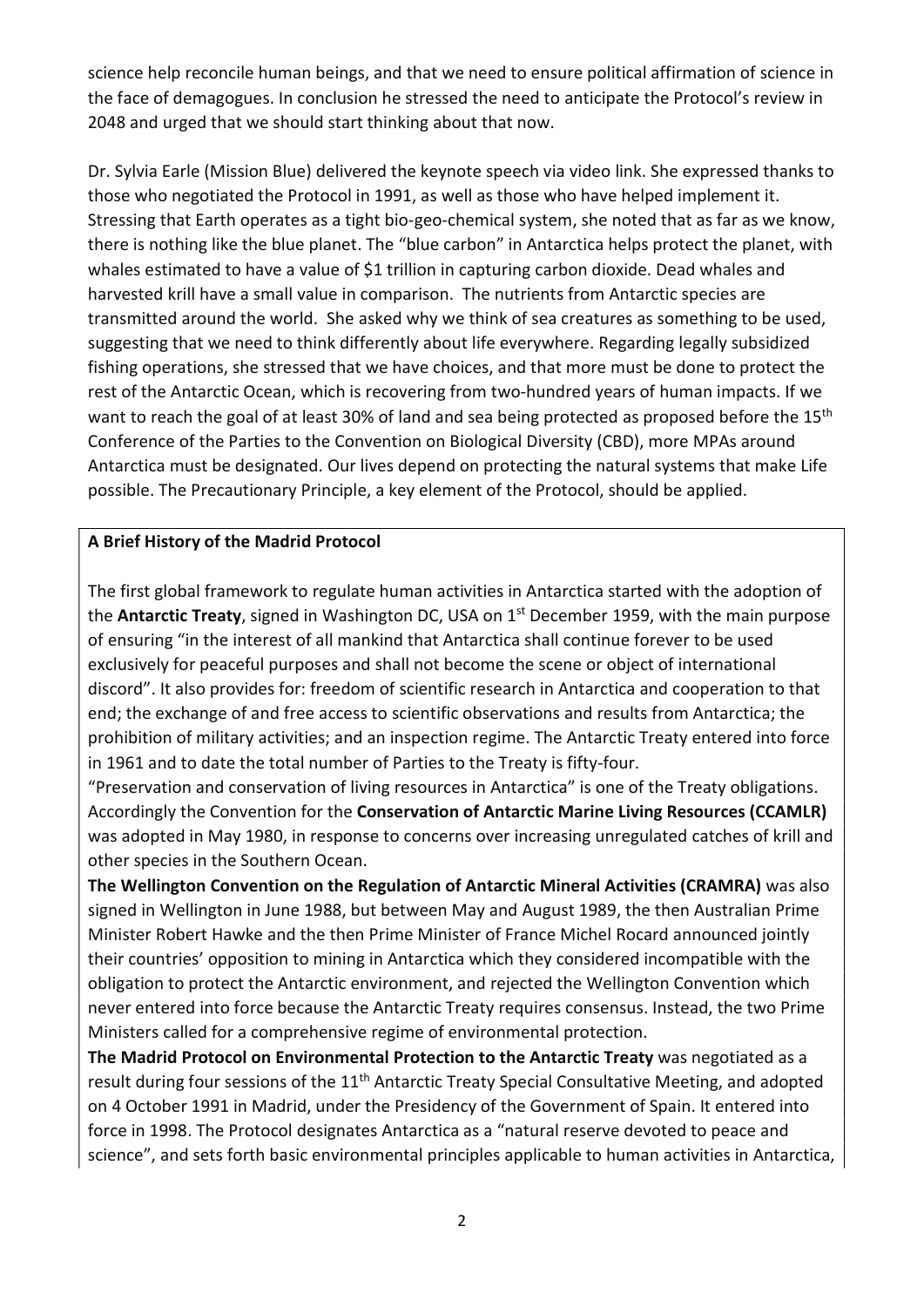established an Environmental Protection Committee, and prohibits all activities relating to Antarctic mineral resources except for scientific research.

Efforts to designate Marine Protected Areas have been on-going for many years within CCAMLR. In October 2016, after several years of discussions, CCAMLR agreed to designate a 1.55 million km2 area of the Ross Sea as a MPA. CCAMLR Parties have also committed to establishing a network of MPAs in the Southern Ocean, but so far proposals tabled in 2017 for the designation of MPAs in East Antarctica, the Weddell Sea and the Antarctic Peninsula have not received the unanimous support required for the adoption of these proposals.

#### MINISTERIAL DIALOGUE

Prior to the Ministerial Dialogue between Teresa Ribera, Spain's Vice-President and Minister for the Ecological Transition and the Demographic Challenge, and Secretary John Kerry, President Biden's Special Climate Envoy, Genevieve Pons, Jacques Delors Institute and Antarctica 2020, was invited to present a petition signed by 1.5 million people around the world. She explained why Antarctica 2020 was created – to bring together global influencers to encourage governments to designate new Antarctic MPAs, noting that the Russian Federation and the Peoples' Republic of China so far have not joined the consensus required for the designation of these MPAs. The petition was presented to President Pedro Sanchez.

The dialogue between Minister Ribera and Secretary Kerry elicited strong support for more research in Antarctica to guide us in keeping Antarctica safe. The Madrid Protocol has been a success in protecting this unique ecosystem, a model of international scientific cooperation and environmental governance. Understanding the value of providing full protection to key areas in the face of the evidence about our impacts on climate is key. Each 0.1 degree Celsius of temperature brings more harmful impacts, and we need to meet the 1.5º degree Celsius challenge enshrined in the Paris Agreement of 2015, but it is not going the right way at present. Regarding fisheries John Kerry explained that there still is strip-mining of the ocean, and vast areas of the ocean are also polluted. We face an enormous problem of acidification due to increased CO2 concentrations, which is changing the ocean faster than in millions of years and is especially harmful to shellfish and crustaceans, thus playing with the future of the ocean. There are three tipping points – the Arctic, Antarctic and coral reefs. Antarctica gives us a unique opportunity to protect the ocean as it is the most important effort right now. We cannot take for granted what we have successfully achieved; we must nurture it, because we face risks with severe global impacts.

Responding to a question from Minister Ribera regarding to the difficulty to reach consensus on the designation of new Antarctic MPAs, Secretary Kerry said that in diplomacy, there is a question of 'ripeness'. Recently India, South Korea and Ukraine all agreed to support the proposed MPAs, and it is hoped that China and Russia will soon come aboard, because there is clear logic in leaving aside some areas without exploitation. Overall, moving quickly to a different energy future will have profoundly positive implications – less acidification, fewer intense storms, less flooding. The largest economies are responsible for 80% of CO2 emissions, and they need to take collective action. Gaining approval of the three Antarctic MPAs will be a giant step forward for the world.

Regarding the mining code currently drafted by the International Seabed Authority, both agreed that the precautionary principle should be applied, drawing on the Madrid Protocol's indefinite moratorium on mining for inspiration. Success in protecting the ocean depends on a few human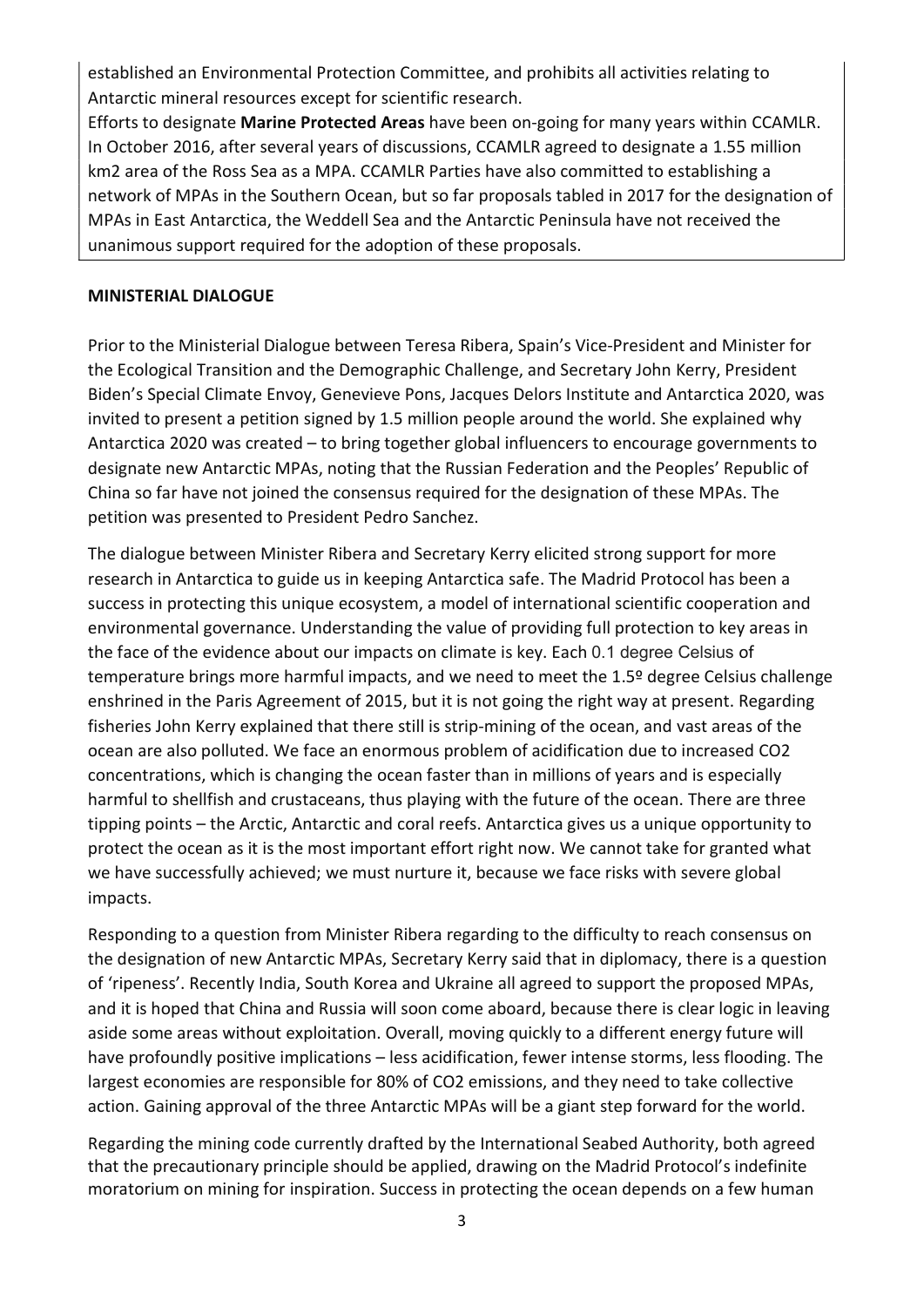beings making wise decisions. When we exercise good stewardship, productivity increases. The ocean is needed as a carbon sink, but if we can't control, reduce and eliminate CO2 emissions, marine ecosystems will be degraded further and won't function correctly. Noting that we must avoid the activities with adverse effects on key marine areas, they called for the draft legallybinding instrument on the sustainable use and conservation of Marine Biodiversity Beyond National Jurisdiction (BBNJ) currently under negotiations in New York to be concluded in 2022.

MC Taronjí thanked the Ministers, concluding that the environment needs success stories that can inspire people and help them understand that environmental action is not in vain. This is the whole point of commemorating the Madrid Protocol today, on the day of its 30<sup>th</sup> anniversary.

#### ROUNDTABLE 1: ADAPTATION AND MITIGATION OF CLIMATE CHANGE

Antonio Quesada, Secretary of the Spanish Polar Committee. Professor on Plant Physiology. Autonomous University of Madrid, moderated this roundtable. Noting that the North and South poles are experiencing climate change the fastest, the consequences of the melting of the polar ice-sheets and their effects on sea-level rise will be dire. He introduced Carlota Escutia Dotti, University of Granada, Spain, an expert on the global role of the Antarctica ice sheet; Dr. Hans Otto Pörtner, Co-Chair of IPCC Working Group II and co-author of the IPCC Special Report on the Ocean and the cryosphere in a Changing Climate; Geneviève Pons, Director General of the Delors Institute and Co-Chair of Antarctica 2020; Monica Araya, an international climate policy expert from Costa Rica, Special Adviser to the U.K. High Level Champion for Climate Action; and Pascal Lamy, former Director General of the World Trade Organization, President Emeritus of the Jacques Delors Institute, Chair of the EU "Starfish" Mission and Co-Chair of Antarctica 2020.

In opening the session, Lamy informed the conference that the EU Starfish Mission project will invest millions of euros in understanding of ocean and steps toward action to protect it, including a large educational component. The ocean matters a lot for climate; Antarctica means a lot for the ocean and therefore, for climate. In 1961 the Antarctic Treaty was agreed; thirty years later in 1991 the Madrid Protocol was concluded; now in 2021 it is time another thirty years later to agree on the three Antarctic MPAs on the table. During the next decade we will have to do much, much more - we have to go beyond protection, to restoration as we transit to a zero-carbon economy. We need to walk the talk and accelerate action. Unless the proposed MPAs in the waters surrounding Antarctica are designated, there is no chance of achieving the 30x30 MPA target envisaged in current discussions within the Convention on Biological Diversity.

Quesada thanked Lamy for setting the scene, noting that Antarctica and the Arctic have been the main thermostats of our planet, but now the thermostats are broken just when we need them most. He asked Escutia if the scientific community is playing the role it should in order to promote a fast, effective impact on decision-makers.

Escutia replied that what concerns scientists the most is the pace at which changes are taking place, which we have never seen before. Our energy-intensive economies are causing rapid freshwater melting in the Arctic and Antarctic. The rate of change is crucial – the record of the past forty years hasn't been seen in tens of thousands of years, while global temperature has risen more than in millions of years. One of the main uncertainties about climate change is predicting the future of the ice sheets of Antarctica; if they melt the effects will be catastrophic. What is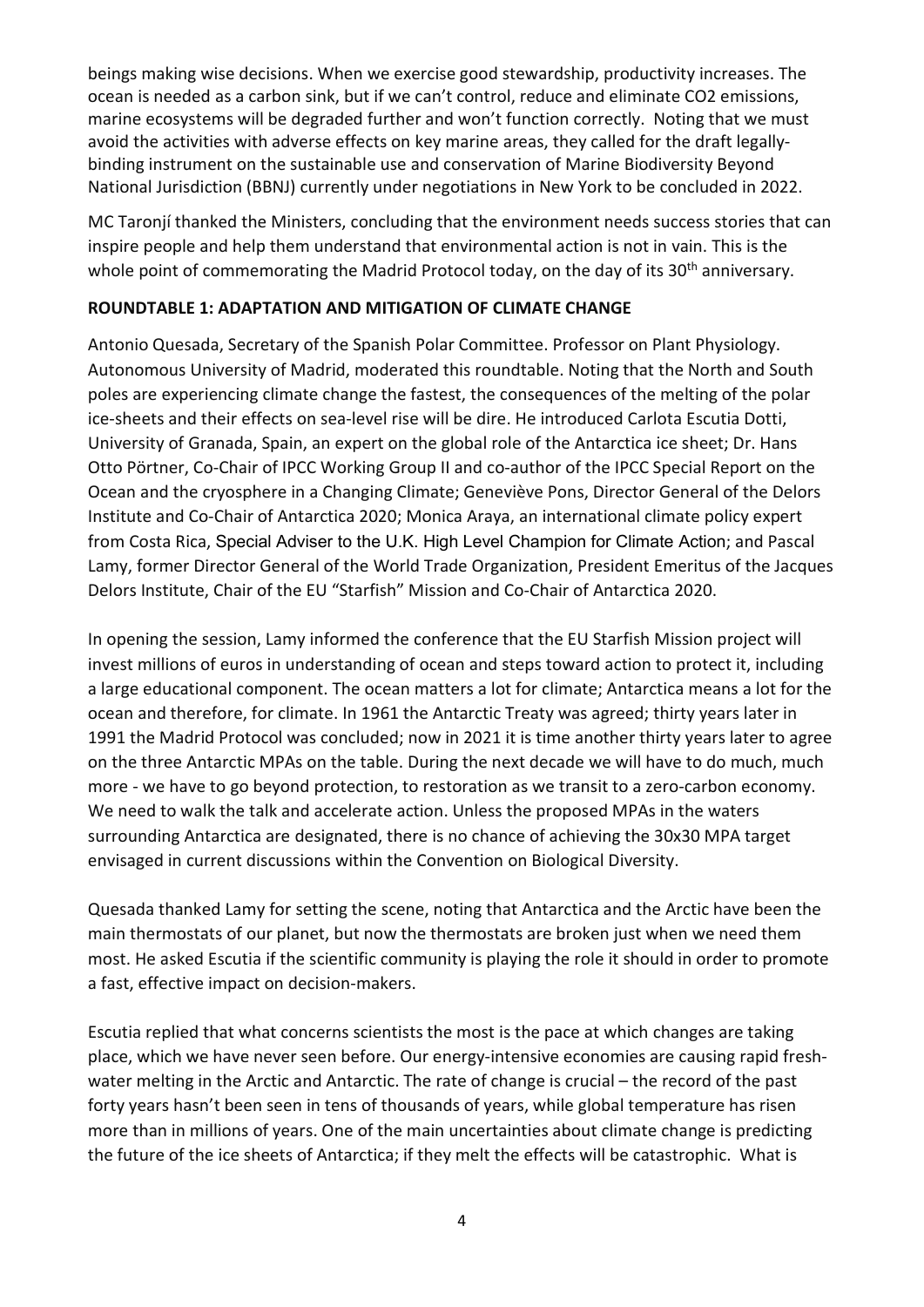needed is protection both locally (controlling tourism, invasive species) and globally to slow down dangerous climate change. Urgent action is needed on both levels.

Quesada thanked Escutia. Noting that the global role of ice sheets was at the heart of the IPCC's Special Report on the Ocean and Cryosphere in a Changing Climate in September 2019, he asked Hans-Otto Pörtner about his message to decision-makers on Antarctica.

According to Pörtner, a precondition for decision-makers is to accept the findings of IPCC experts on cryosphere and the ocean. Protection of Antarctica can be a model for how to work around the rest of the world, providing the opportunity to develop unifying principles for the entire global ocean. We are facing mass extinctions of species because of human activities, and invasive species are already moving into Antarctica, which will change the benthos and impact all polar fauna. We have entered in the decisive decade if we hope to keep warming to 1.5 degrees. Antarctica is a huge source of blue carbon, and we need a governance system for the ocean that acts globally as we face three interdependent crises: climate change, biodiversity loss and a societal crisis. We have to move away from a siloed approach and develop strategies for societies to address these crises in time through mitigation and adaptation. In Pörtner's view, in order to overcome shortterm obstacles, international agreements on the principles to be followed are more important than percentage targets.

Quesada welcomed the attention paid by the IPCC to the cryosphere and the ocean, including Antarctica and the Southern Ocean, thanking Pörtner for his dedication. He asked Mónica Araya about her thoughts and expectations on the role of Antarctica as an engine for climate action. How can Antarctica be used as a flagship to promote climate action with the public?

Araya's main recommendation consisted in focussing more on emotion. Love for Antarctica should be the message, coupled with a deeper and more powerful story of the exemplary collaboration that is taking place in Antarctica, because we won't solve global problems without more collaboration. Climate negotiations used to stand apart from biodiversity and ocean which were both considered in separate silos, but this is changing now thankfully, and we need to go much further. Broadly speaking, humans have to learn how to exercise self-restraint, because some resources will have to stay in the ground. Araya said also that it is perhaps worth thinking more about silence as a value: Most of our societies are overwhelmed with noise, but in Antarctica there is a silence which is profound and which we can use as an educational tool.

Quesada thanked Araya, noting that Minister Ribera and other ministers will find her remarks useful as they are preparing for COP26. He then asked Geneviève Pons to explain why Antarctic Marine Protected Areas are relevant to climate change.

Pons reminded participants that Dr. Sylvia Earle outlined in her keynote speech the profound interactions between the ocean and climate change. The Ocean represents 70% of the surface of the planet while the Southern Ocean represents only 10%. However the Southern Ocean's CO2 absorption is twice as large as other parts of the global ocean. Antarctic MPAs will help enhance the ocean's climate change mitigation role, as well as providing resilience for species in the region. It is thus crucial for governments to continue developing a large network of MPAs in the Southern ocean.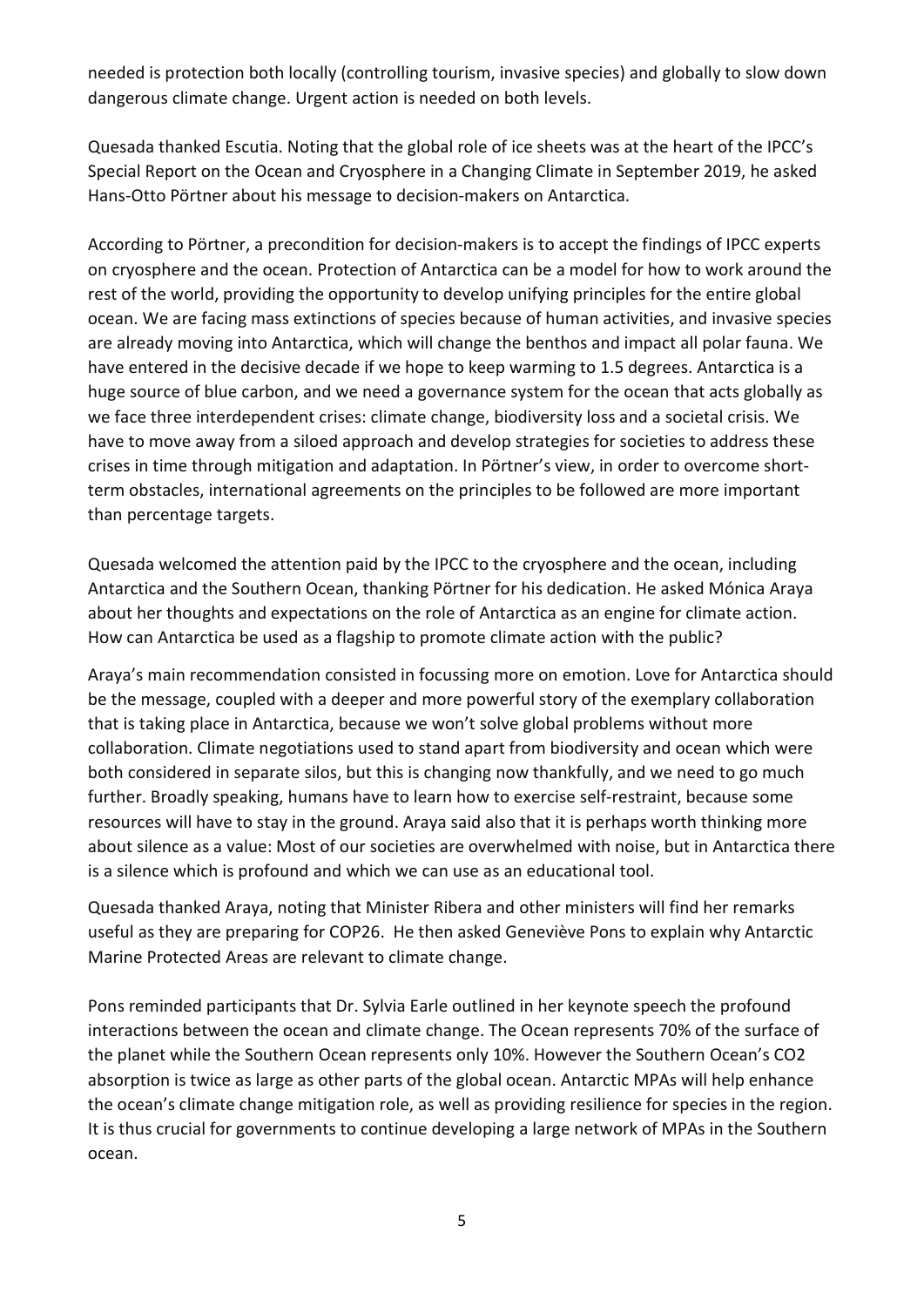Quesada thanked the panellists, noting that everyone is looking forward to further progress in the next few weeks, in the context of the Commission for the Conservation of Marine Living Resources (CCAMLR), COP26 of the UN Framework Convention on Climate Change (UNFCCC), the Convention on Biological Diversity (CBD) and the UN process on Biodiversity Beyond National Jurisdiction (BBNJ). He summarized take-to-the-ministers messages from the panel as follows:

- Time for Action is now on Antarctic MPAs, and an opportunity to break the silos that have separated climate and ocean action
- Listen to the science to take science-based decision-making
- Try new ways to better motivate people and the general public

### ROUNDTABLE 2: NATURAL RESOURCES & HUMAN ACTIVITIES

MC Taronjí introduced the second roundtable facilitated by Albert Lluberas, Executive Secretary of the Antarctic Treaty headquartered in Buenos Aires. Noting that the Madrid Protocol was signed out of concerns about the near reality of Antarctic mineral resources exploitation, he said that the ban on minerals' exploitation enshrined in the Madrid Protocol is part of what we are remembering and celebrating today. He asked the panel what lessons can be learned for the present and the future.

Lluberas said that the Madrid Protocol was and remains a success story, which we are celebrating on the day of its signature 30 years ago with the same spirit the Parties to the Antarctic Treaty celebrated the 60<sup>th</sup> anniversary of the Treaty signed on 23 June 1961. On 23 June 2021, during the 43<sup>rd</sup> Consultative Meeting hosted by France, the Parties adopted the Paris Declaration to reaffirm their commitment to the principles and objectives of the Treaty and the Madrid Protocol, committing governments to safeguarding the ecosystems of the region, and to working together to mitigate dangerous climate change. Lluberas noted that since 1991, the intensity of human presence and activities in Antarctica had increased dramatically, with a projected growth of tourism and non-governmental activities and the potential related environmental impacts, thus bringing a whole new set of challenges which are addressed in the Paris Declaration. He introduced H.E. Santiago Cafeiro, Minister of Foreign Affairs, International Trade and Worship of Argentina, who provided opening remarks for the roundtable.

Santiago Cafeiro expressed the view that the Antarctic Treaty and the Madrid Protocol do not cover everything under discussion today, outlining that CCAMLR is also very important. He acknowledged the Madrid Protocol deepened regulations applied to many activities including waste disposal, the creation and management of protected areas and banning minerals exploitation. Minister Cafeiro recalled that Argentina has adapted its activities to be in line with the Madrid Protocol and with CCAMLR, and that now the biggest challenge consists in mitigating climate change impacts. Other concerns are fisheries management and tourism.

Lluberas thanked Minister Cafeiro and introduced the panellists. César Cárdenas, a marine biologist with the Chilean Antarctic Institute, specialized in the study of benthonic marine organisms and sponges, who worked on the joint proposal by Chile and Argentina to designate a new marine protected area around the Antarctic Peninsula; Andrés Barbosa, Polar Research Coordinator at the National Museum of Natural Sciences in Madrid; Claire Christian, Executive Director of ASOC, the Antarctic & Southern Ocean Coalition, which has participated in the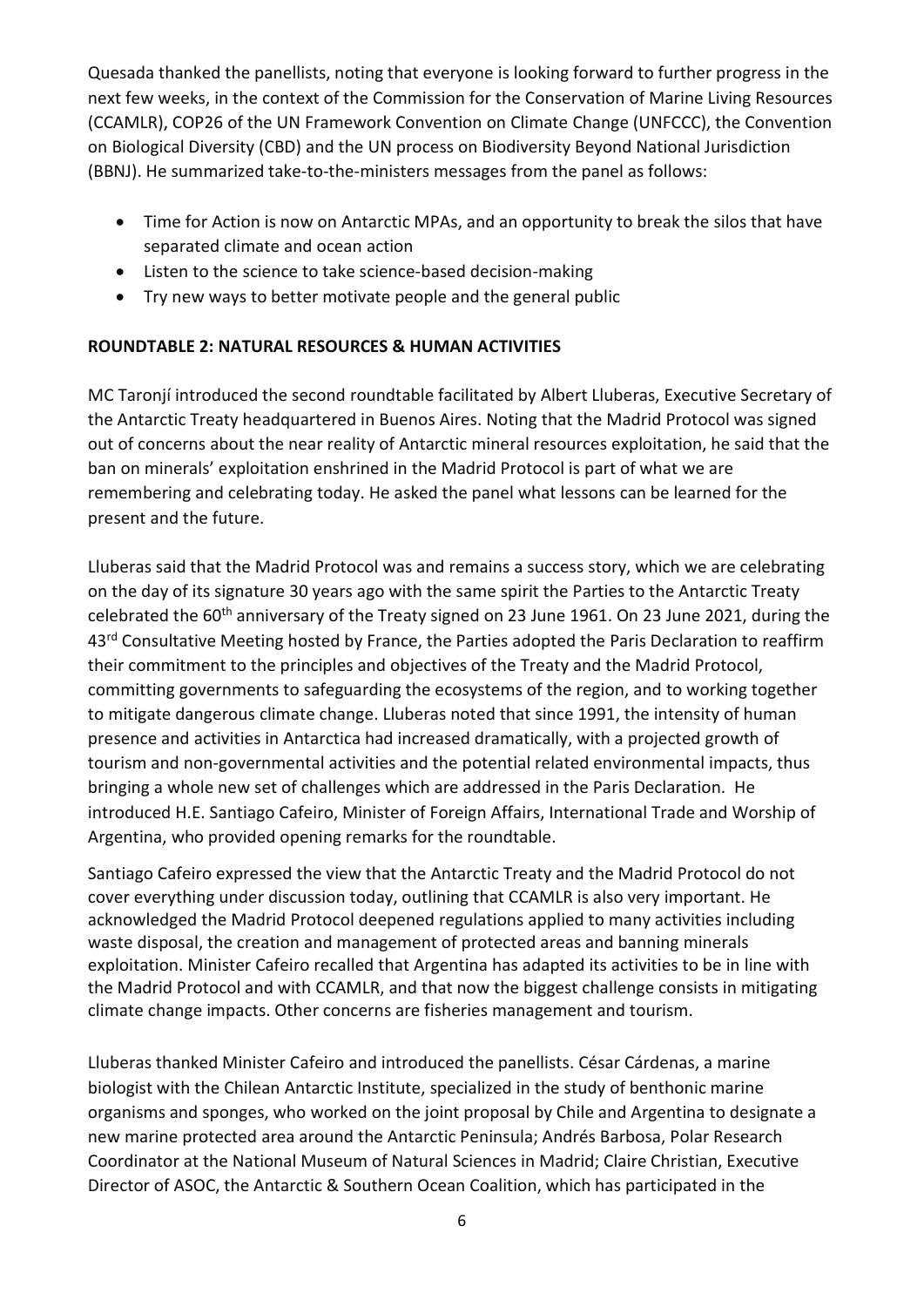Antarctic Treaty for many decades; and Rémi Parmentier, Varda Group, who has helped the Spanish Ministry for the Ecological Transition and Demographic Challenge put together today's event and was involved in the 1980s and 1990s with the NGO campaign in support of what became the Madrid Protocol. He asked Cárdenas to give a snapshot of contemporary challenges concerning the conservation of Antarctic marine living marine resources and to explain what led Chile to propose an MPA in the vicinity of the Antarctic Peninsula.

Cárdenas said that MPAs have been included on the agenda of CCAMLR for many years, and that changes around the Peninsula have been detected in recent years as temperatures rise, including effects on krill and penguin populations. Two years ago CCAMLR decided to change how it manages the krill fishery, and last year there was a record catch around the Peninsula. Agreeing on protection areas is therefore key; it will be beneficial to fishers and help address the impacts of both fishing and climate change. The Madrid Protocol shows the way forward for collaboration to protect Antarctica, using the precautionary approach which is especially important given that the Southern Ocean is data-poor.

Lluberas thanked Cárdenas and asked Andrés Barbosa about conservation on land, including pressures from tourism and alien species, reminding that the Paris Declaration commits Parties to cooperate in the planning and conduct of all activities in the Antarctic Treaty Area.

Barbosa highlighted mining as one of the most destructive activities, asking people to imagine if mining had been allowed and not ruled out thirty years ago by the Madrid Protocol. The Protocol has blocked mining activities, and this should be continued beyond 2048. Spain studies invertebrates and all parts of the ecosystem. Tourism numbers are now up to 60,000 people a year, and scientists also have an increasing footprint, especially in the most visited places. The risk of invasive species through human introduction, including micro-organisms, is growing. Microplastics and persistent organic pollutants (POPs) have also been found in the diets of penguins and other animals and we cannot wait 30 years to solve these problems. The Madrid Protocol has been and continues to be useful, but there are ongoing and new challenges that call for its reinforcement.

Lluberas thanked Barbosa. He noted that the Antarctic Treaty System has a long tradition of working with NGOs whose role as invited experts is widely welcome. He noted the presence within the audience of several NGO representatives, including Jim Barnes who founded ASOC in 1978, and invited Claire Christian, Executive Director of ASOC, to express her views as the expert Antarctic NGO coalition.

Christian said that ASOC is proud of the role it has played and continues to play, because Antarctica faces large threats. The Madrid Protocol and CCAMLR contain principles which can guide action – but she expressed concern that very few new actions have been agreed in recent years. She noted that Annex V lays out a process for designating protected areas on land and coasts, but it is barely used. MPAs have been on the table for years at CCAMLR. In short, the science is there, but politics is blocking decisions. Tourism is growing rapidly, but so far unconstrained, essentially only self-regulated by the industry. According to ASOC, what is needed is a renewal of inspiration. She said that the Protocol should be a living document, because extraordinary places require extraordinary protection. Christian said that the Antarctic Treaty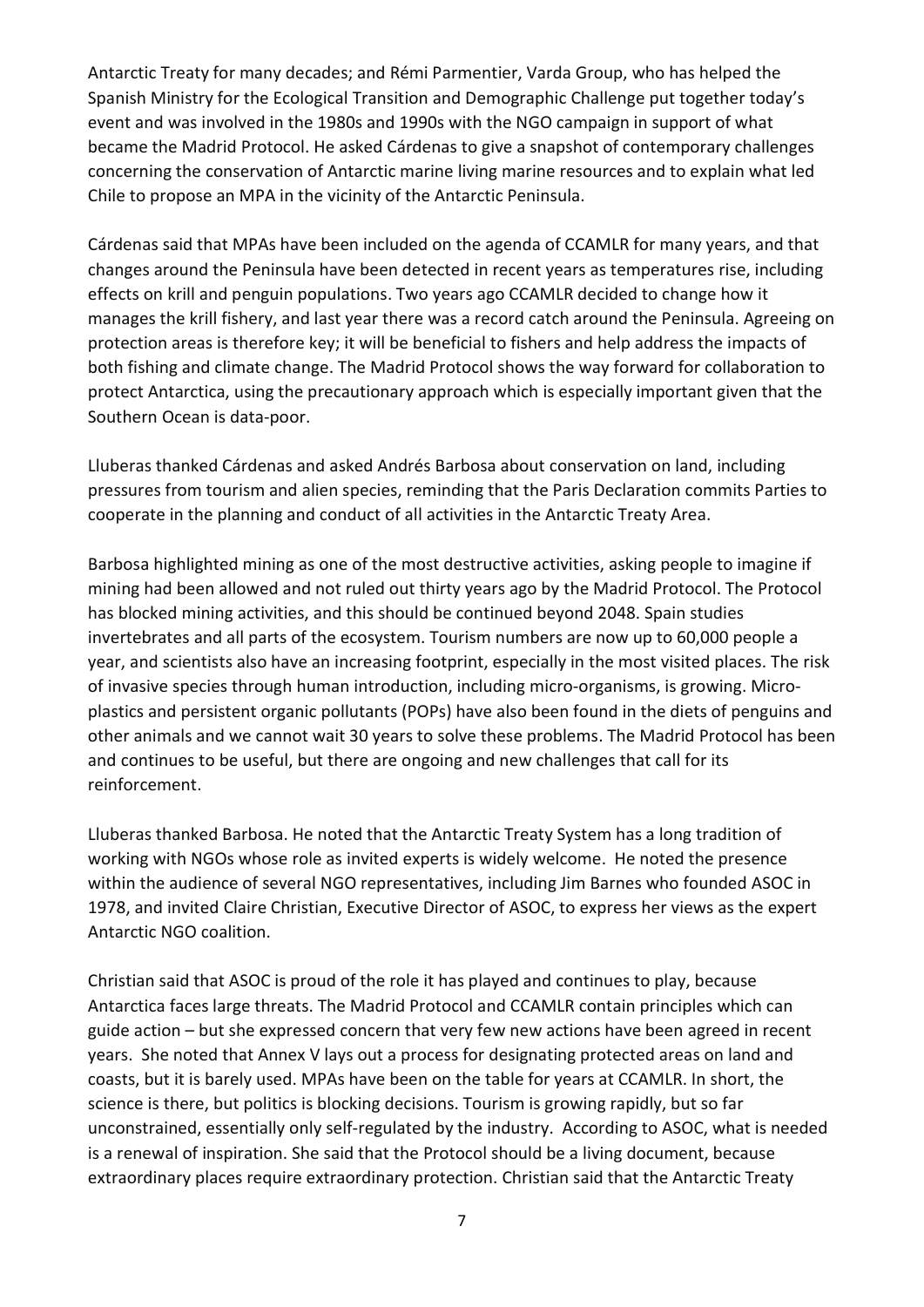System can make a huge difference for the future, that it is time to demonstrate leadership again so we have a lot to celebrate in 30 years, wishing that the best days of the Antarctic Treaty System still lie ahead.

Lluberas thanked Christian, noting that all participants at this celebration appreciate ASOC's role as an independent non-governmental organization with a scientific and technical interest in Antarctica. Introducing Rémi Parmentier, who was involved with ASOC's and Greenpeace's Antarctic campaigns in the 1980s and early 1990s, he reminded the conference that Rémi is the Secretary of the Because the Ocean initiative on ocean and climate change, a coalition of thirtynine countries. In a recent thought-provoking essay, Blue Food for Thought, Rémi articulated four new proposals for protecting the ocean in which he looks back to the past to draw lessons for the future.

Parmentier said that the campaign leading to the Madrid Protocol had been one of the highlights in the history of Greenpeace. He expressed gratitude to Minister Ribera for rescuing the collective historic memory. He noted "a clamour" in support of Antarctic MPAs but in terms of motivating ministers and the general public, he proposed to replace the CCAMLR acronym, for example using "Antarctic Life Summit" or an equivalent instead. Regarding the consensus building for the 30x30 campaign, he outlined the case for making protection the rule rather than the exception and reversing the burden of proof – those wanting to exploit should have to prove it is safe, instead of only those wanting to protect proving it is feasible. He said that would make environmental impact assessments more effective, such as those envisaged in the draft BBNJ agreement. He drew a parallel between the tension in 1988-1989 with the Wellington Convention, which would have opened Antarctica to minerals exploitation and which was ruled out by the Madrid Protocol, and the current draft Mining Code now under consideration at the International Seabed Authority. He welcomed the recent call for a moratorium on deep seabed mining adopted by the IUCN's World Conservation Congress in Marseille.

Lluberas thanked Parmentier and introduced the interactive part of the session.

Interactive dialogue: Participants agreed that we need to work more closely together to obtain the protection of the ocean that is required for the long term. There is a great need for more science about impacts of micro-plastics on marine ecosystems, and long-term reference studies. We barely know what microorganisms are in Antarctica now, so we can't know what is new and/or introduced. A key question is when there is enough information to make decisions. That often provides an excuse for some governments to block or delay decisions, even if there is plenty of science to make decisions now. Countries should invest in training more scientists in order to address present and future challenges. Without the political will to make decisions, nothing happens. It is dangerous to see science being used as a weapon. Every country and NGO should invest their political resources to encourage the MPA-sceptic countries to change their minds and join the ranks.

Almost thirty years ago, the Rio Declaration endorsed the precautionary principle by consensus. That represents the paradigm. Reversing the burden of proof would be applying the precautionary principle: Protection becomes the rule rather than exception.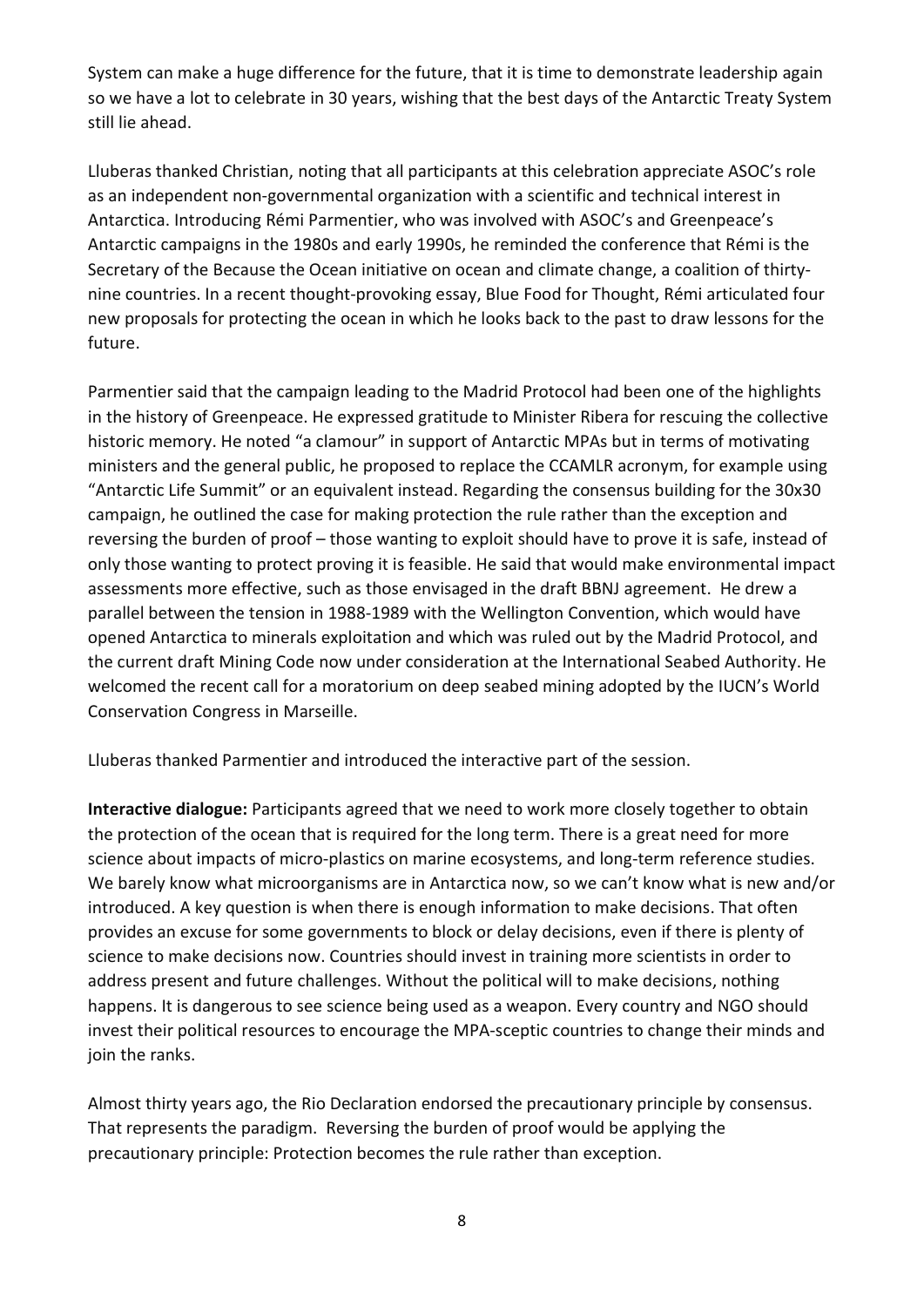Regarding Antarctic tourism, which is largely unregulated, the Madrid Protocol contains everything needed. The Antarctic Treaty Contracting Parties should be setting the rules in the growth context. The Treaty's committee on Environmental Protection (CEP) should discuss limits on tourism, because no tourism activities are banned at present, and everyone who visits Antarctica has an impact.

Regarding the protected areas system on land and along the coasts it was noted that Annex 5 calls for establishing a representative system of protected areas, which at present are few in number, small in size, and there are no "reference zones" as the Annex calls for.

Regarding deep seabed mining, it was noted that if nothing is done by the International Seabed Authority, mining will start in two years. In contrast, thirty years ago there would have been a huge clamour against among NGOs and conservation-minded governments leading the effort for a moratorium.

In closing, LLuberas outlined several "take-home" messages and key ideas arising from the discussion:

- Act in the common good
- Collaboration is required to agree on new MPAs, which are necessary to understand the drivers of climate change and protect Antarctic species
- Maintain vigilance about emerging threats in order to take timely action
- Consider reversing the burden of proof in line with the Precautionary Principle
- Encourage non-members to join the Antarctic Treaty System
- Consider a moratorium on deep seabed mining as proposed by the IUCN World Conservation Congress, and following the model of the Madrid Protocol

MC Taronjí thanked Lluberas and the panellists, and introduced the third roundtable, facilitated by Jakob Granit, General Director of the Swedish Marine and Water Agency and Chair of CCAMLR in 2021.

## ROUNDTABLE 3: RESEARCH & TECHNOLOGICAL INNOVATION

Granit said that several previous speakers had already referred to CCAMLR, the Commission for the Conservation of Marine Living Antarctic Resources, which he chairs this year, mentioning the mounting momentum to add three new marine protected areas within the maritime region regulated by CCAMLR. He introduced H.E. Andrés Allamand, Minister of Foreign Affairs of Chile, who he noted is one of the MPA proponents, deliver opening remarks.

H.E. Andrés Allamand said his country is a proponent of all three MPA proposals as part of a network that the CCAMLR members and Antarctic Treaty Contracting Parties endorsed years ago. In Chile's view there is a great need for international scientific cooperation to study changes in Antarctica without damaging it. The Antarctic Treaty and its Protocol along with CCAMLR have the responsibility of protecting this very large area of the planet.

Granit thanked Minister Allamand, noting that everyone will welcome Chile's focus on the conservation and protection of the marine environment as a tool to increase resilience to climate change impacts. Research and Innovation, the topic for this Roundtable is broader. Granit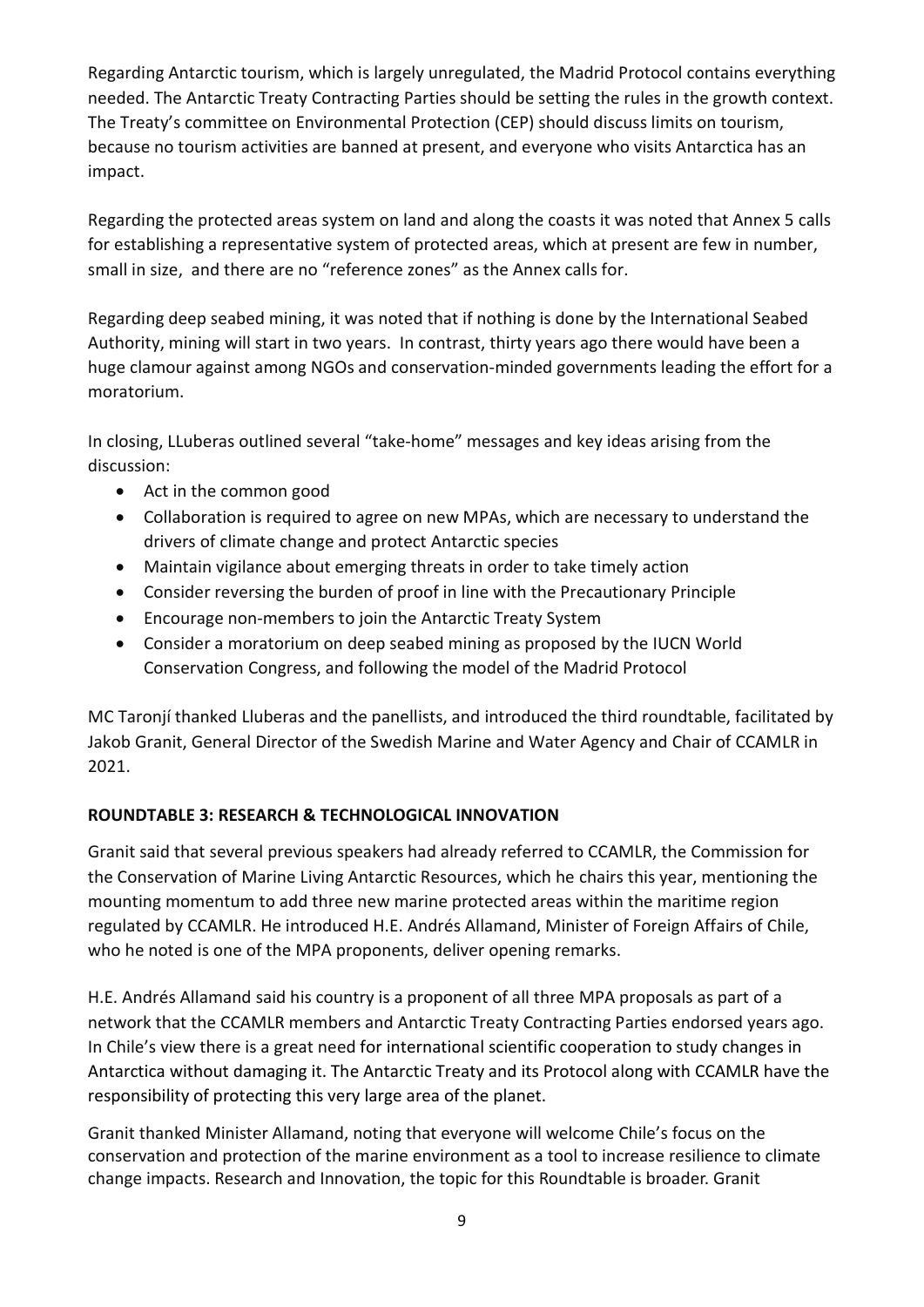presented a slide of the Antarctic region which comprises the continent, island territories and the seascape of the Antarctic Convergence. Antarctic Specially Protected Areas, Antarctic Specially Managed Areas and Historic Sites and Monuments designated under the Madrid Protocol along the coastline of Antarctica were identified on the map, as well as the Ross Sea Marine Protected Area agreed by CCAMLR in 2017, and the South Orkney Islands Southern Shelf MPA.

With the signature of the treaty in 1959 Antarctica became the first declared nuclear weapon-free zone. The management regime of the Southern Ocean is continuing to develop, and three new MPA proposals, totalling 3 million km2, have been tabled and discussed in the last few years for the Weddell Sea, East Antarctica and the Antarctic Peninsula. The Antarctic Treaty system constitutes a solid regime for protecting the continent and the Southern Ocean as a global public good, with management decisions based on the best available science provided by scientists like those around this roundtable.

He introduced the panellists, all scientists who have worked in Antarctica: Jerónimo López, Professor of Geodynamic at the Autonomous University of Madrid and former Chair of SCAR, the Scientific Committee on Antarctic Research; Anna Cabré, a climate physicist with a PhD in cosmology; Samuel Buisán Sanz, Coordinator of the Antarctic Group at Spain's State Meteorological Agency; and Birgit Njåstad, Head of the Antarctic Programme at the Norwegian Polar Institute and Chair of the Madrid Protocol's Environmental Protection Committee. Granit asked the panellists whether they would agree that the current governance and management regime is worth protecting as a whole just as much as the environment itself, and what would they suggest to decision-makers to reinforce and safeguard it.

López said that the current regime must be protected. Noting SCAR's role in the Antarctic Treaty System since the beginning in 1961, he praised the extensive cooperative international science taking place in the Antarctic. SCAR plays an important role in coordinating and promoting it. López said he would like to see even more collaboration among scientists, and between SCAR and the CEP.

After thanking López, Granit asked Anna Cabré to expand on the role of science and innovation for the global community – both physical sciences and social sciences – as someone who tries to reach out to the general public through popular books that complement her scientific work.

Cabré reminded the meeting that there is only one ocean, which is connected by Antarctica's Southern Ocean. Thus we are not immune to what is happening there – melting glaciers and ice sheets will raise sea level, and increasing sea temperatures reduce the ocean's ability to absorb CO2. She said that we need to think centuries ahead, and realize that the science being done in Antarctica is important to the world. She underscored that we protect Antarctica also for peace, and silence. Climate change, ocean protection and preserving biodiversity are big challenges facing society; Antarctic science and policy help us address these issues for future generations to thrive.

Granit thanked Cabré and introduced Birgit Njåstad, looking forward to her 'out-of-the-box' ideas.

Njåstad said that for her, as Chair of the Committee on Environmental Protection, the role of science is critical to the mission of protecting Antarctica and dependant ecosystems. A key principle is that no activity should harm the environment, and that decisions must be based on informed judgment, which requires knowledge and research. We thus need much more regular monitoring, both short and longer term. In order to respond to changes and help the Parties make informed judgments as there are more and different human activities. We need an active,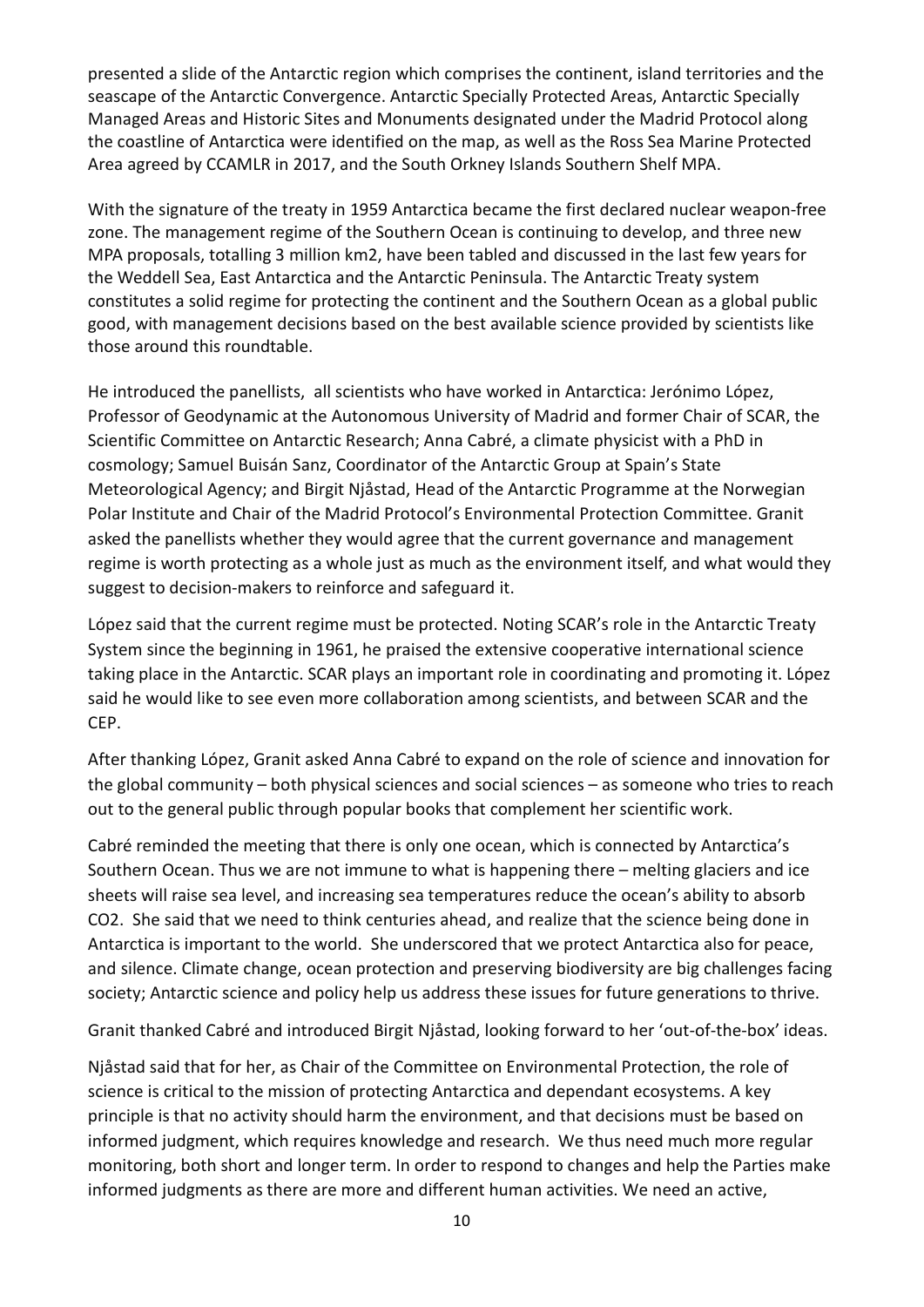engaged scientific community, with synergies among national and international programmes and institutions. She said that in this context, the dialogue between scientists and managers needs to be strengthened, because we must produce the science needed for management.

For Njåstad, Antarctica is so huge that there are large information gaps. But we cannot let the absence of knowledge prevent informed decision-making based on the best available science. Using modern technology is essential, which also lowers our human footprint.

Granit thanked Njåstad, and asked Samuel Buisán Sanz (Spain's State Meteorological Agency) about the role of the UN Framework Convention on Climate Change and the Convention on Biological Diversity. As we hear more and more of the "climate, ocean and biodiversity nexus", breaking the silos is a phrase that has become common. So what role is there for research and innovation to break the silos?

Buisán Sanz said that today's impacts are detrimental for some species, while opening up opportunities for others. We thus need a long-term perspective, which can be helped by transferring old data to a modern format. There is also a need to ensure that all programmes use the same data format so that they can be combined and analysed collectively. It is in addition crucial for people with good communications skills to communicate to the public the importance of protecting Antarctica and what the research is.

Interactive dialogue: The panel agreed that scientists and managers should discuss together what questions need to be answered in the next decade or two, to help guide research and development. It is also crucial to involve people – the public – in order to gain popular support for protecting Antarctica. Scientists must deepen collaboration on specific objectives, including within the CCAMLR Scientific Committee and meetings of the CEP.

Governments and scientific institutions should invest more in international organizations and projects, and increase capacity building activities to enhance that cooperation. Scientists should be rewarded for interacting with policy-makers, which often is not part of their regular jobs. There is also a great need of more interdisciplinary projects that are long-term and large-scale.

The Madrid Protocol represents a good platform for moving forward, but a continued focus on implementing it is crucial. We should nurture the governance system we have. As we learn more about problems, impacts and solutions, bringing forward the best science and communicating it to everybody will help drive good solutions.

The panel stressed that Antarctica is fragile, and that this needs to be better communicated to the general public and decision-makers audiences in order to build consensus and action. This is especially important in the near term about MPAs.

Granit thanked the panel for a rich dialogue. He said that for him, as Chair of CCAMLR this year, it had been quite useful, and hoped also to the ministers present. He noted that the panel identified some key ideas that may stimulate ministers:

- The importance of innovation in governance and management
- The use of technology to gain more knowledge about ecosystem processes and impacts of human activities
- New approaches in communicating scientific findings and the importance engaging with various audiences on protecting Antarctica
- The growing consensus on new MPAs and also protected areas on the continent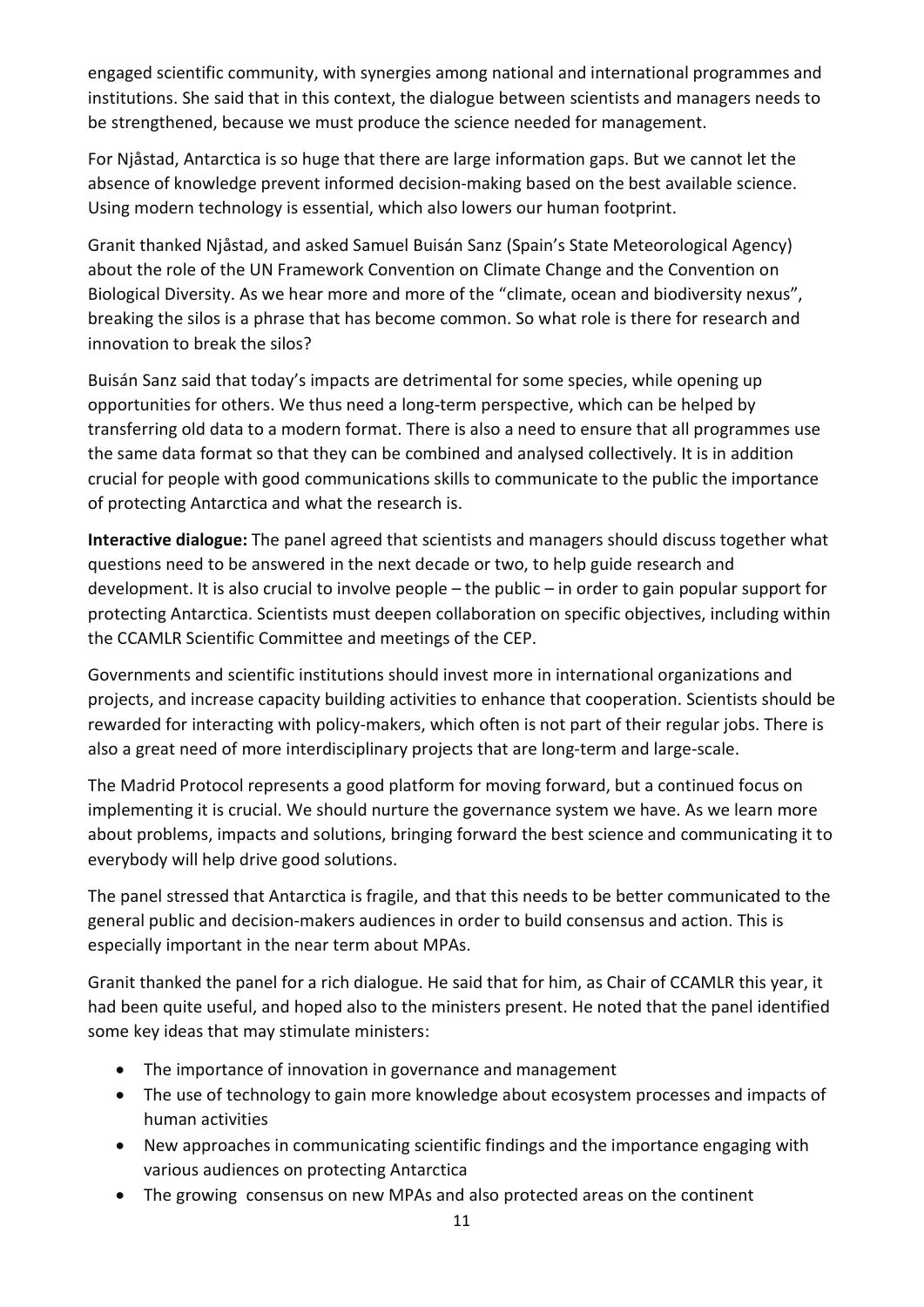#### MINISTERIAL MEETING ON THE FUTURE PROTECTION OF THE ANTARCTIC PROJECT

Minister Teresa Ribera opened the discussion, welcoming ministers and representatives from 31 countries. Ministers and representatives from the following countries took the floor: People's Republic of China, Belgium, Argentina, Chile, France, Germany, Sweden, Finland, Portugal, Ukraine, Bulgaria, Norway, Brazil, New Zealand, India, Netherlands, USA, UK, Czech Republic, Turkey, Colombia, Poland, Uruguay, South Africa, Peru, Italy and Switzerland.

The speakers offered the following views:

China (Dr. Zhang Zhanhai, Chief Engineer of the Ministry of Natural Resources ): The Madrid Protocol is the most comprehensive international instrument governing areas beyond national jurisdiction. We endorse its principles, have incorporated them into our Antarctic stations and believe science should underlie all decisions. Regarding MPAs, our approach is to use science. We uphold the freedom of scientific research, which is important for understanding climate change.

Belgium (Zakia Kattabi, Minister of Climate and Environment): A lot remains to be done, with Antarctica experiencing numerous threats. We share the goal of protecting it for future generations, and to this end we should agree on protected areas on both land and sea. The proposed new MPAs should be approved this year. Science-based decision making is the core of the Antarctic Treaty System, and the Precautionary Principle must be applied. It is important to think of global common goods in making decisions.

Argentina (Deputy, on behalf of Foreign Minister Santiago Cafeiro, who had to step out). Our 100 years of presence in Antarctica allow us to see what is happening. Implementation of the Madrid Protocol is important for our country. Our main concerns are illegal fishing, tourism and climate change, and we should work together to stop invasive species from entering the region.

Chile (Andres Allamand Zavala, Minister of Foreign Affairs): Chile participated actively in negotiating the Protocol to protect Antarctica as a natural reserve devoted to peace and science. Climate change is a shared global challenge. At this year's CCAMLR meeting we hope significant progress can be made on MPAs in the Weddell Sea, East Antarctica and the Antarctic Peninsula where there is highest concentration of human activities. Annex VI and VII should be fully implemented. Together we must redouble our efforts to maintain Antarctica as the last pristine area on the planet.

France (Barbara Pompili, Minister for the Ecological Transition): At the recent Antarctic Treaty Consultative Meeting we celebrated the 60<sup>th</sup> anniversary of the Antarctic Treaty and agreed to a joint statement. Antarctica is vulnerable to climate change and other human activities, and we must collaborate to understand what is happening and take action to ensure protection. The MPAs on the table are increasingly supported by member countries – India, Ukraine and South Korea are the latest co-sponsors. In addition, France will host the One Ocean Summit in January 2022, to mobilise the international community on ocean protection.

Germany (Norbert Gorissen, Deputy Director-General for International Policy, Federal Ministry for the Environment, Nature Conservation and Nuclear Safety): It is time to put Antarctic protection front and centre. We all know climate change is happening now, and we must limit warming to 1.5C as the upper limit. The upcoming Glasgow COP is thus crucial. We also support MPAs in the Southern Ocean, which are important for climate and biodiversity. Reaching agreement will help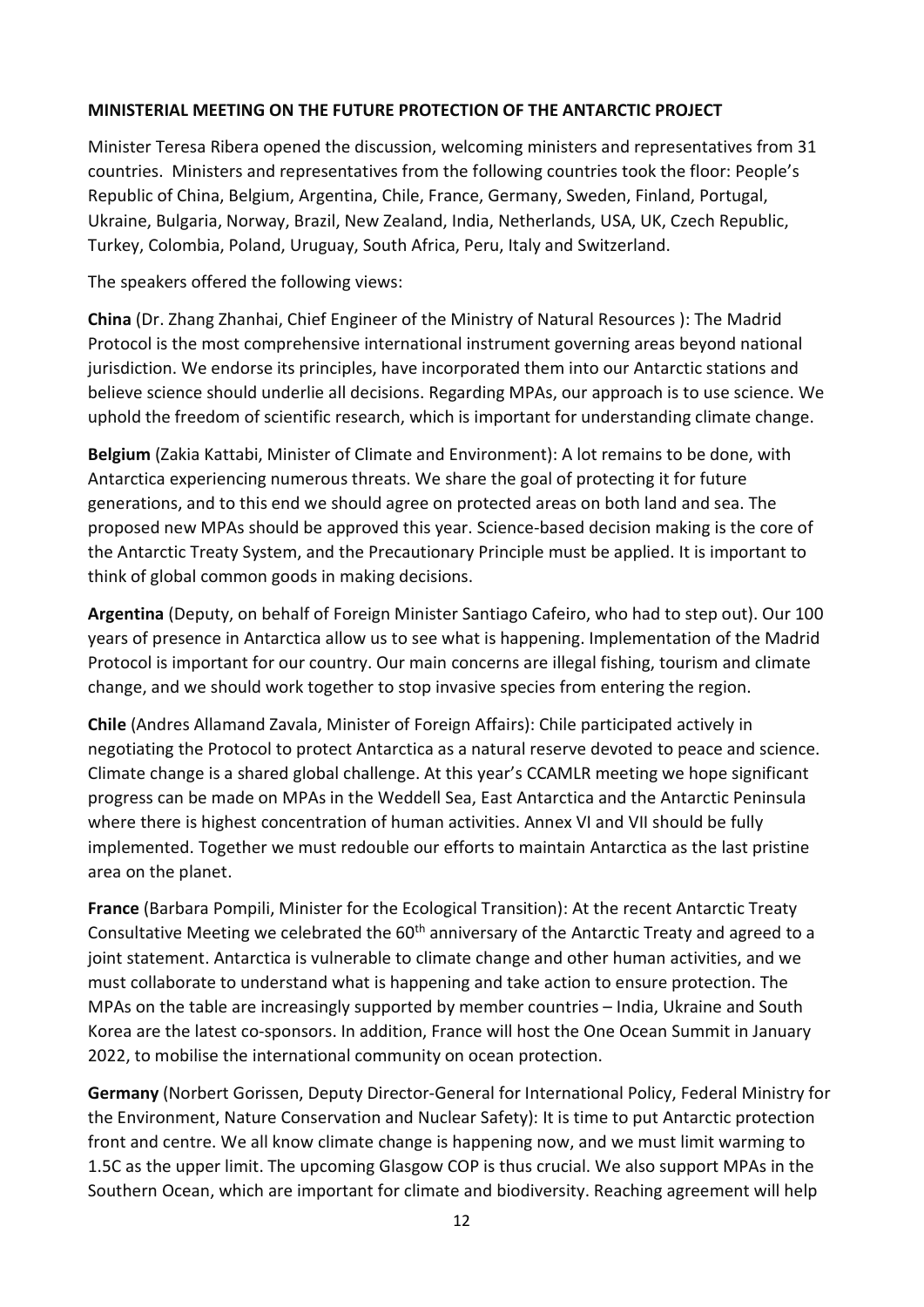us all meet our international targets. We should apply the precautionary principle to limit harm to Antarctica, including limiting the impacts of tourism, and study noise pollution. Germany looks forward to welcoming participants to the Antarctic Treaty Consultative Meeting in Berlin next year.

Sweden (Anders Mankler, State Secretary): There is a need to strengthen cooperation on illegal, unreported and unregulated (IUU) fishing and MPAs, which provide resilience in the Southern Ocean. Agreement on the three Antarctic MPAs will be one of the boldest moves for environmental protection in our time. We also endorse the global 30x30 goal, as well as an ambitious treaty on marine biodiversity in areas beyond national jurisdiction, which is an important step for achieving the 30x30 target. Science-based decision-making must be brought to the forefront. The Madrid Protocol is a shining example of multilateral collaboration, and an inspiration for other fora. We thus fully support the Declaration of Madrid.

Finland (Terhi Lehtonen, State Secretary): We are fully committed to protecting the Antarctic and support the work of the CEP. The Arctic and Antarctic both suffer badly from climate change, and the latest IPCC report indicates strong impacts on the Antarctic Peninsula. We thus need to work with nature and find synergies to help us protect ecosystems. We shall host the next meeting of CEP in Finland. Our future depends on the ability to understand what is going on and to take action.

Portugal (Ricardo Serrao Santos, Minister of Maritime Affairs): We are called on today to celebrate the Madrid Protocol and to act. We don't have 30 years to take action to deal with climate change. We have to change the status quo – if governments fail to act, science won't save us. The climate emergency is the result of inaction. The global ocean is part of the climate nexus and Antarctica is part of the ocean nexus. The IPCC report on the Ocean and Cryosphere shows what is at stake. We want to meet the 30x30 target. Minister Santos reminded the meeting that Portugal will host the High level UN Ocean Conference on SDG14 in Lisbon in June 2022.

Ukraine (Iryna Stavhuk, Vice-Minister for Environmental Protection): We've been involved with Antarctic research for many years. Recently we joined as a sponsor of the three pending MPA proposals, including scientific research in the relevant areas. We are also working on a protected area around our station on the Peninsula.

Bulgaria (Ambassador Aleksey Amdreev): Bulgaria has been active in Antarctica since the 1980s. We strongly support scientific cooperation and more than twenty countries' scientists have worked at our station. Cooperation is key for us. We are concerned about impacts of all human footprints in Antarctica.

Norway (Mathias Fischer, State Secretary): Ensuring that all activities are carried out safely without environmental impacts is our goal. The Protocol ensures that protection is a living part of all activities carried out within the Antarctic Treaty Area. It is a high priority to maintain the pristine status of Antarctica, focusing on science, cooperation and environmental protection. The Madrid Protocol will continue to play a pivotal role as a pillar to build on in the future.

Brazil (André Germanos, Vice-Minister for Protected Areas): All activities should follow strict environmental measures. The establishment of MPAs throughout the region is very important to the mission of protecting Antarctica for present and future generations. We should use what has been learned in the past thirty years to deal with emerging problems now.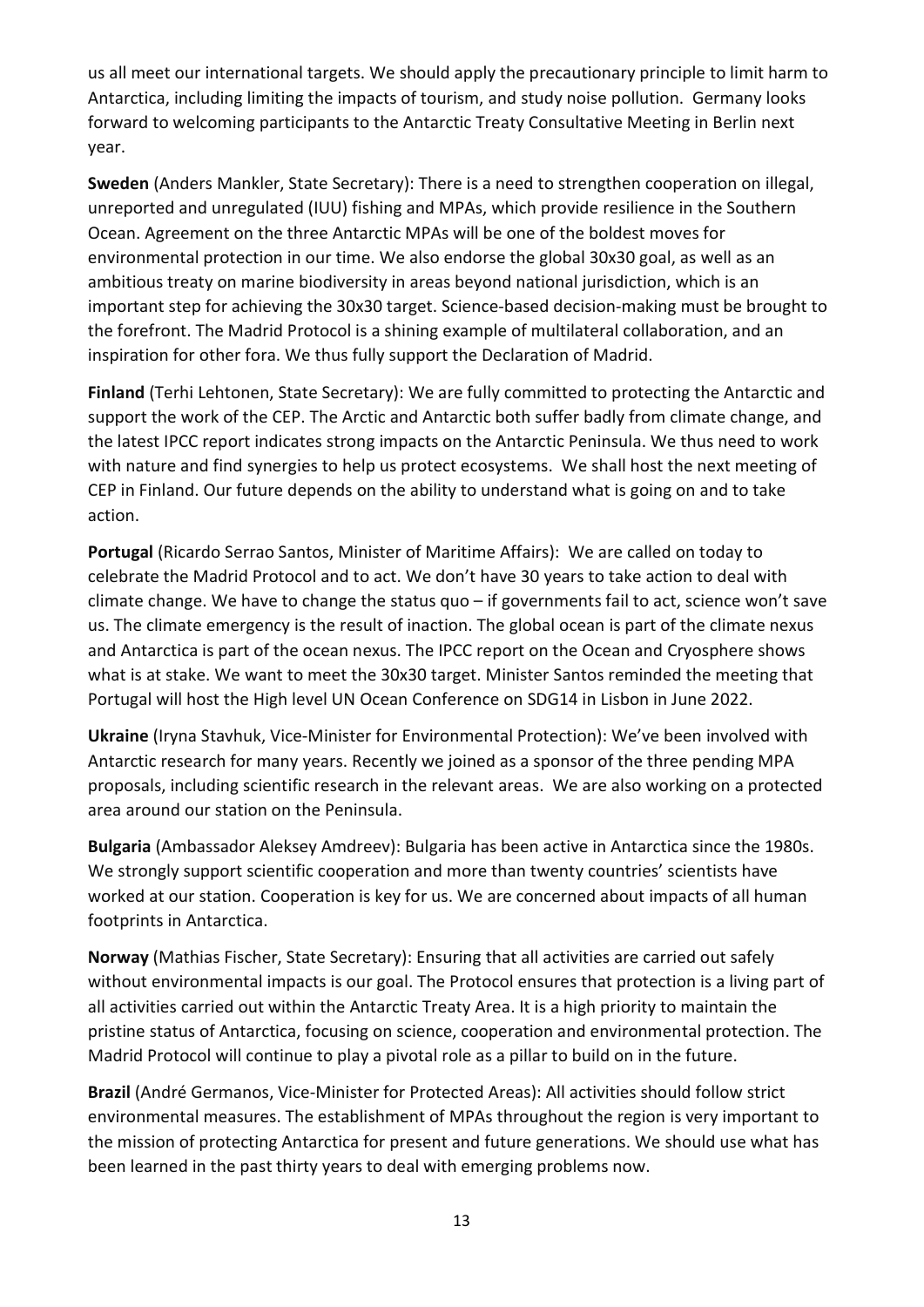New Zealand (Renee Heal, Deputy Ambassador to Spain): We are dedicated to the Madrid Protocol, and hope there will be high aspirations going forward. Antarctica is unique, and whatever happens there, it happens to all of us. We can be proud of the Protocol but are acutely aware of current pressures. We have to act now to lessen climate change impacts. The Protocol is strong, but we need to provide additional protection for Antarctica and the Southern Ocean. Carrying out more research to understand the past and take action for the future. We must be forward-looking. New Zealand's commitment is full and enduring.

India (Jitendra Singh, Minister of Science and Technology): India was honoured to sign the Madrid Protocol in 1998. We've endorsed a green environmental initiative in Antarctica as part of our efforts to maintain it as a science reserve and a region of peace. Our guidelines call for shared logistics. We are very worried about IUU fishing. India approves the Declaration of Madrid.

Netherlands (Jan Versteeg, Ambassador to Spain): The CEP has provided a steady flow of advice to governments. We urge everyone to ratify Annex VI. The Netherlands thanks SCAR, COMNAP, ASOC and IATTO for their collaboration. The Protocol is not future-proof: we need to compromise in order to make progress. Regarding the most pressing threat – climate change – we would like to see more cooperation to provide advice to the global community based on Antarctic research. All the CCAMLR Parties agreed on establishing a network of MPAs years ago, and it's time to meet that commitment by agreeing on the three pending proposals. We also need to honour Annex V by creating more and larger Protected Areas. Last, management of tourism is crucial; we call on all Parties to do a health check of the Protocol to ensure that tourism complies. We are launching a new programme to study its impacts, funded with EUR 4.5M through the Dutch Resource Council.

United States (Constance Arvis, Acting Deputy Assistant Secretary for Oceans, Fisheries and Polar Affairs): The US has a long history of supporting Antarctic science, and reserving the region for peace and science. CCAMLR and the Protocol lay out how to implement maintaining it as a zone of peace and science. The CEP is invaluable to our work in implementing the Protocol. MPAs are a key tool and we fully support the three present proposals. The science is clear that designating them will enhance our understanding of the areas and permit climate resilience. We call on all members to support them, and to keep working together to meet our shared commitments to protect Antarctica.

United Kingdom (Sarah Boschi, Deputy Ambassador): The CEP makes decisions for the best interests of the Antarctic. The Protocol was designed to be flexible enough to address new challenges. Climate change is the most serious threat and we all should do everything possible to stop its impacts. The CEP is developing an action plan on climate mitigation, and we ask every party to participate. We ask all Parties to come with bold commitments towards zero-emissions at the Climate COP in Glasgow. That is the best way to protect Antarctica.

Czech Republic (Ivan Jancaerek, Ambassador to Spain): We are close to ratifying Annexes V and VI. Our new station promotes international cooperation. We appreciate the Antarctic Treaty System as a unique international legal instrument covering all activities in Antarctic. We hope that it will be preserved for future generations.

Turkey (Dra Burcu Ozsoy , Director of the Institute for the Research for the Poles): Turkey has carried out research in Antarctica for decades. As a recent ratifier, we endorse all Protocol measures. We know that fishing has the most impacts of human activities there, but are working on all issues. We have a collective duty to present a habitable planet to future generations.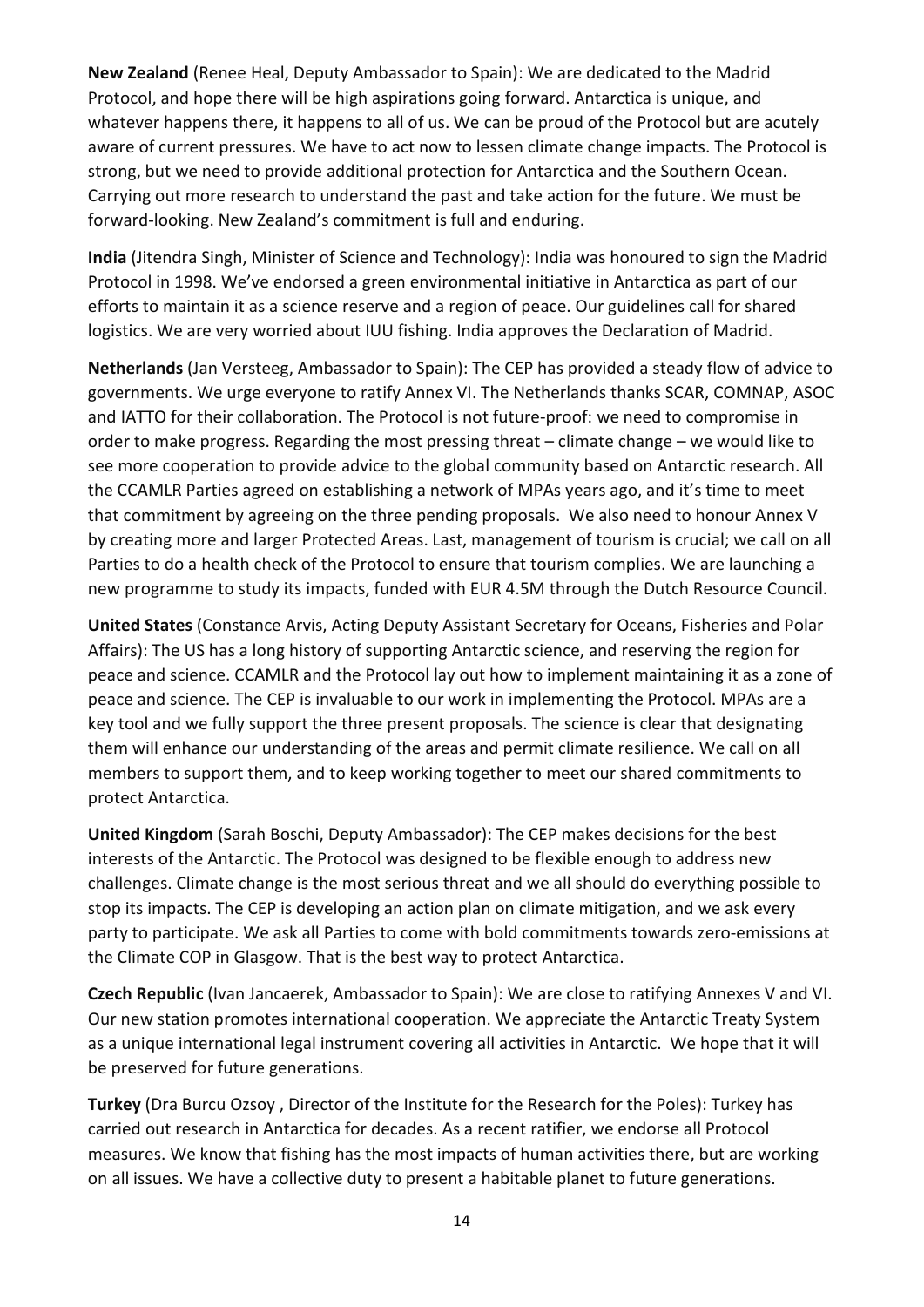Colombia (Francisco Echeverri Vice-Minister External Affairs): The Protocol is a collective tool for preservation of Antarctica. We support the Declaration of Madrid.

Poland (Karinya Wegrzynowska, Business Attaché): The Protocol is unique, providing overarching commitments to protection, and rules to guide all activities. It is a remarkable example of States with different goals coming together to protect the fragile Antarctic for future generations.

Uruguay (Paula Repetto, Deputy Ambassador in Madrid): We praise the Protocol for its extraordinary spirit of cooperation and look forward to meeting the challenges ahead given the fragility of Antarctica.

South Africa (Radia Razack, Chief Director Coastal Conservation Strategies at Department of Environmental Affairs): The spirit of the Madrid Protocol should guide us. We are committed and stress the need for evidence-based assessment of all activities.

Peru (Augusto Arzubiaga, Director General Sovereignty, Limits and Antarctic Affairs): We praise the Protocol and look forward to working together on the challenges ahead.

Italy (Nicola Corboni, Diplomatic Attaché): Thanked Spain for organizing the event and expressed support for the proposed Declaration of Madrid.

Switzerland (Daniel Haener, Deputy Head of Mission to Spain): Expressed support to the Madrid Protocol and associated his country to the Declaration of Madrid.

In closing, Minister Ribera thanked all delegations for their contributions. She said that we must not forget the crucial role that the polar regions play on our living conditions. Introducing the Declaration of Madrid, a reminder of the principles that have driven action until now, she noted that it is supported by thirty-one countries. These are the following, in alphabetical order:

Argentina, Australia, Belgium, Brazil, Bulgaria, Chile, China, Colombia, the Czech Republic, Finland, France, Germany, India, Italy, Japan, the Netherlands, New Zealand, Norway, Peru, Poland, Portugal, Romania, South Africa, Spain, Sweden, Switzerland, Turkey, Ukraine, the United Kingdom, the United States and Uruguay.

After closure of the official proceedings, a dinner was offered at the Thyssen Bornemisza National Museum in Madrid.

#### ANNEX: DECLARATION OF MADRID

The representatives of the countries participating in the High-Level Meeting held in Madrid on 4 October 2021, on the 30th anniversary of the signature of the Protocol on Environmental Protection to the Antarctic Treaty (Madrid Protocol), recognise the importance of the Protocol as an integral part of the Antarctic Treaty System and global environmental conservation, setting an example for international standards and note and support the recent declarations adopted during the Antarctic Treaty Consultative Meetings held in Santiago 2016 and Paris 2021 which emphasise this importance.

Recognize that the international cooperation at all levels and the scientific basis for decisions, which are taken by consensus, guide the responsible management of Antarctica. Scientific activity shared among the Parties has resulted in much better understanding of the functioning of Antarctica and its environmental protection needs and its role in the global climate system.